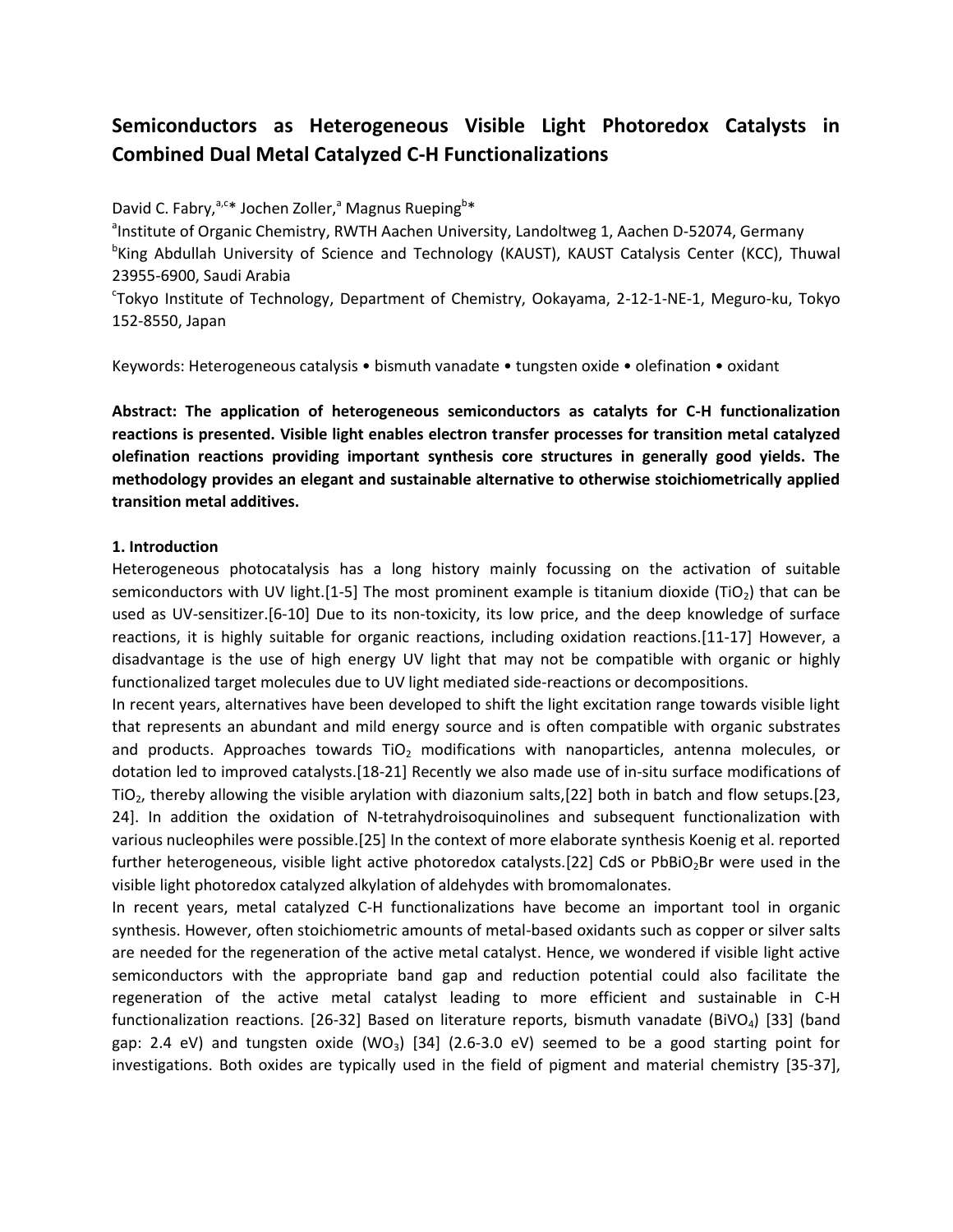absorb visible light and possess reduction potentials similar to homogeneous photoredox catalysts. [38- 41]

#### **2. Experimental**

## **Materials and Methods**

All commercially available chemicals were used as provided by the suppliers without further treatment. All solvents were dried and distilled under argon prior to use. Solvents for chromatography were technical grade and distilled prior to use. Analytical thin-layer chromatography (TLC) was performed on Macherey-Nagel ALUGRAM Xtra SIL G/UV254 aluminum plates with F-254 indicator, visualized by UV irradiation. Macherey-Nagel silica gel 60 (particle size 0.063 – 0.2 mm) was used for column chromatography. Solvent mixtures are understood as volume/volume. An 11 W fluorescent bulb, warm white, was used for irradiation with light. All reactions concerning the scope were repeated at least twice. 1H NMR, 13C NMR and 19F NMR spectra were recorded on VNMRS-400, VNMRS-600 or Mercury 300 spectrometer in CDCl3. Chemical shifts (δ) are reported in ppm and multiplicities are indicated: s (singlet), d (doublet), dd (doublet of doublet, t (triplet), dt (doublet of triplet), td (triplet of doublet), q, (quartet), quint (quintet) m (multiplet); coupling constants (*J*) are in Hertz (Hz). Mass spectra (MS-EI: 70 eV were conducted on a Finnigan MET SSQ 7000 system, LCMS spectra on a LTQ Orbitrap XL spectrometer and HRMS spectra on a Thermo Scientific LTQ Orbitrap XL spectrometer. IR spectra (ATR) were recorded on a Perkin Elmer spectrometer and wave numbers are given in reciprocal centimeters (cm-1). Starting materials were synthesized according to literature-known procedures and the products compared to literature known compounds. [42-44]

#### **General procedure for the Ru-catalyzed olefination**

The respective educt (1 equiv.) and acrylate (2 equiv.), Ru-catalyst (5 mol%), AgSbF6 (0.2 equiv.) and photoredox catalyst (10 mol% or 1 equiv.) were dissolved in DMA (0.1 M). A 4 mL vial equipped with a teflon-coated magnetic stirring bar served as reaction vessel. The mixture was irradiated by an 11 W lamp (distance ca. 3 cm) after placing it on an aluminium block heated at 120 °C. The reaction was quenched with 2 mL of 10% aqueous LiCl solution, after complete consumption of substrate (followed by TLC). The aqueous layer was then extracted with DCM (5x20 mL) and the combined organic layer dried over MgSO4. After removal of solvents, the crude product was purified by flash column chromatography.

#### **General procedure for the Pd-catalyzed cyclization**

In a 4 mL vial equipped with a teflon-coated magnetic stirring bar, the appropriate *N*-aryl enamide (1 equiv.), Pd(OAc)<sub>2</sub> (10 mol%), K<sub>2</sub>CO<sub>3</sub> (3 equiv.) and photoredox catalyst (10 mol%, 1 equiv.) were dissolved in DMF (0.1 M) and the reaction mixture placed in front of an 11 W household lamp (distance ca. 3 cm) on an aluminium block heated at 120 °C. After complete consumption of starting material (followed by TLC), the reaction was quenched with 2 mL of 10% aqueous LiCl solution, the aqueous layer extracted with DCM (5x20 mL) and the combined organic layer dried over MgSO<sub>4</sub>. After removal of solvents, the crude product was purified by flash column chromatography.

#### **General procedure for the Rh-catalyzed olefination**

A 4 mL vial was equipped with the corresponding Weinreb amide (1 equiv.),  $[RhCp^*Cl_2]_2$  (1.0/2.5 mol%) and photoredox catalyst(10 mol%, 1 equiv.) and a teflon-coated magnetic stirring bar. After addition of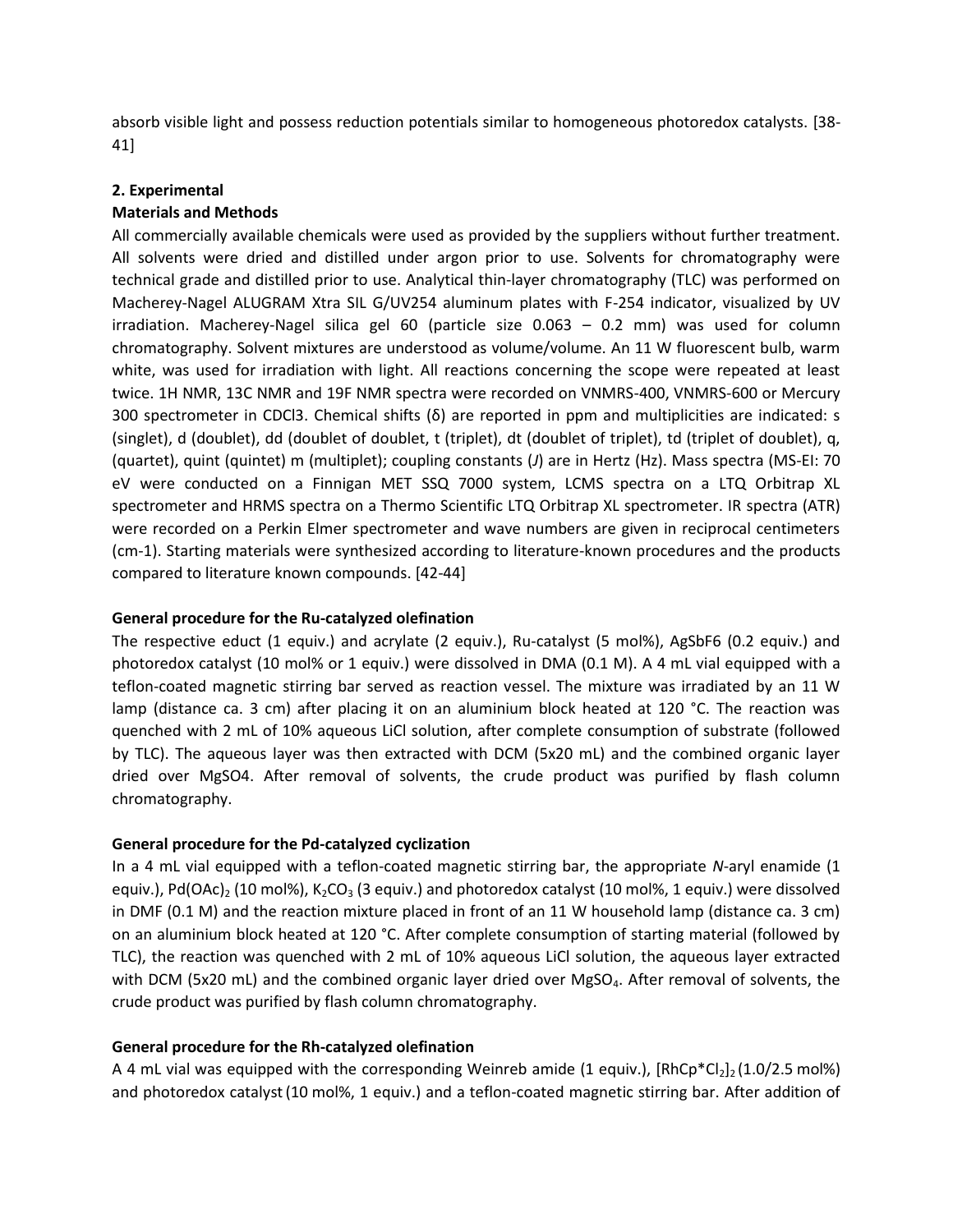AgSbF<sub>6</sub> (5/10 mol%) in chlorobenzene (0.01 mM) the corresponding electrophile (2 equiv.) was added and the reaction mixture placed in a preheated aluminum block (100 °C, actual vial temperature ~80 °C) under light irradiation from ca. 3 cm distance. After the indicated time, the reaction mixture was directly absorbed on  $SiO<sub>2</sub>$  and the product purified by flash column chromatography.

# **3. Results and Discussion**

In order to test our hypothesis, we decided to investigation metal catalyzed C-H olefination reactions (Scheme 1).



Scheme 1. Heterogeneous oxidants for C-H functionalization reactions.

Mechanistically, we assumed that the semiconductor could act as a visible light photoredox catalyst and thus would be a suitable replacement for the previously reported metal salts (Scheme 2). A catalytic cycle would begin with metal catalyst **A** that inserts into an aryl-H bond to give intermediate **B**. The following olefin insertion results in formation of **C** which upon reductive elimination provides the reduced metal catalyst **D** that needs to be oxidized in order to reenter the catalytic cycle.

We proposed that electron holes in the valence and conducting band of the semiconductor enabled by visible light irradiation, could accept those electrons coming from the reduced metal species to generate the active C-H activation catalyst. As model reaction we decided to examine the previously reported *ortho*-olefination of protected phenols [42, 45] and evaluated different visible-light absorbing heterogeneous semiconductors (Table 1, entry 1-3). We were pleased to see that in general conversion of the substrate **1a** to the corresponding product **2b** could be observed. To our delight, we found that use 1 equivalent of BiVO<sub>4</sub> provided the desired product in good yield (Table 1, entry 3). To validate if a catalytic reaction could be performed, 0.1 equivalent of BiVO<sub>4</sub> was applied as the heterogeneous photoredox catalyst and indeed, 71% yield of the product was obtained at an increased scale of 0.3 mmol (Table 1, entry 4). This shows that the reaction cannot only be performed under truly catalytic conditions, but that scaling can be accomplished without loss of performance.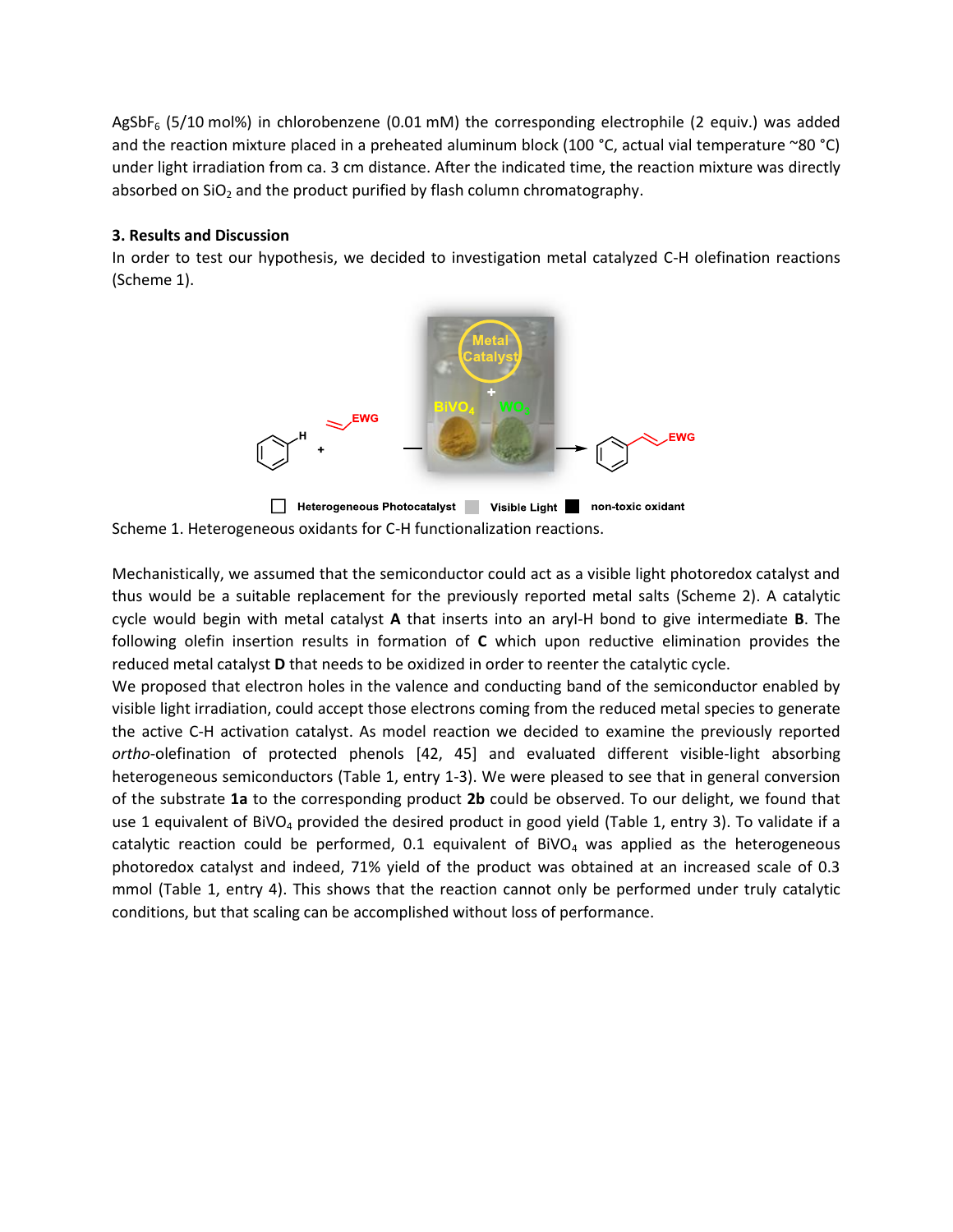

Scheme 2. Mechanistic proposal for heterogeneous C-H functionalization reactions.

Table 1. Catalyst screening and control reactions for the heterogeneous photoredox catalyzed CH olefination.

| OPyr<br>MeO              | $[Ru(p-cymene)Cl2]2$ (2.5 mol%)<br>AgSbF $_6$ (10 mol%)<br>MeO.<br>÷<br>`CO <sub>2</sub> Bu<br>DMA, 24 h, 11 W lamp | OPyr<br>CO <sub>2</sub> Bu |
|--------------------------|---------------------------------------------------------------------------------------------------------------------|----------------------------|
| 1a<br>Entry <sup>a</sup> | Photocatalyst                                                                                                       | 2a<br>Yield <sup>b</sup>   |
|                          | WO <sub>3</sub>                                                                                                     | 53%                        |
|                          | TiO <sub>2</sub>                                                                                                    | 14%                        |
| 3                        | BIVO <sub>4</sub>                                                                                                   | 84%                        |
| 4                        | BIVO <sub>4</sub>                                                                                                   | $71\%$ <sup>c</sup>        |
| 5                        | BiVO <sub>4</sub>                                                                                                   | $18\%$ <sup>d</sup>        |
| 6                        | BIVO <sub>4</sub>                                                                                                   | 49% <sup>e</sup>           |
|                          | $[lr(ppy)2(bpy)](PF6)$                                                                                              | $75%$ <sup>f</sup>         |
| 8                        | BIVO <sub>4</sub>                                                                                                   | $5\%$ <sup>g</sup>         |

[a] Standard conditions: phenol (0.1 mmol), 1.0 equiv photocatalyst under air, irradiation with 11 W CFL lamp; [b] yield of isolated product; [c] 0.3 mmol phenol, 0.1 equiv BiVO<sub>4</sub> air, 36 h, [d] 0.1 equiv BiVO<sub>4</sub> argon, 36 h, [e] 1.0 equiv BiVO<sub>4</sub> argon, [f] 3 mol% Ir-cat, 48 h; see ref. [42], [g] 1.0 equiv BiVO<sub>4</sub> under air no light.

Further control reactions were conducted regarding the role of oxygen. When 0.1 equivalents of semiconductor in presence of argon was applied, only 18% yield of the product could be isolated (entry 5), indicating oxygen plays a crucial role in the reaction. With 1 equivalent of BiVO<sub>4</sub> under the same conditions (Table 1, entry 6), stoichiometric conversion with regard to the amount of heterogeneous catalyst was observed. Please note that the regeneration of the reactive Ru catalyst is a 2-electron redox process and as such the use of 1 equivalent of BiVO<sub>4</sub> can theoretically lead to 50% yield. Thus, this results reveals that  $BiVO<sub>4</sub>$  can serve as 1-eletron transfer reagent that needs oxygen in order to regenerate its oxidized form. Interestingly, the heterogeneous system delivered the product in half the time if compared to the homogeneous system using  $[Ir(ppy)<sub>2</sub>(bpy)](PF<sub>6</sub>)$  as photoredox catalyst (Table 1, entry 7).

A final control reaction showed that in the absence of light no catalytic reaction is observed (Table 1, entry 8). Thus, for the first time we were able to demonstrate that  $Bivo_4$  can act as an efficient visible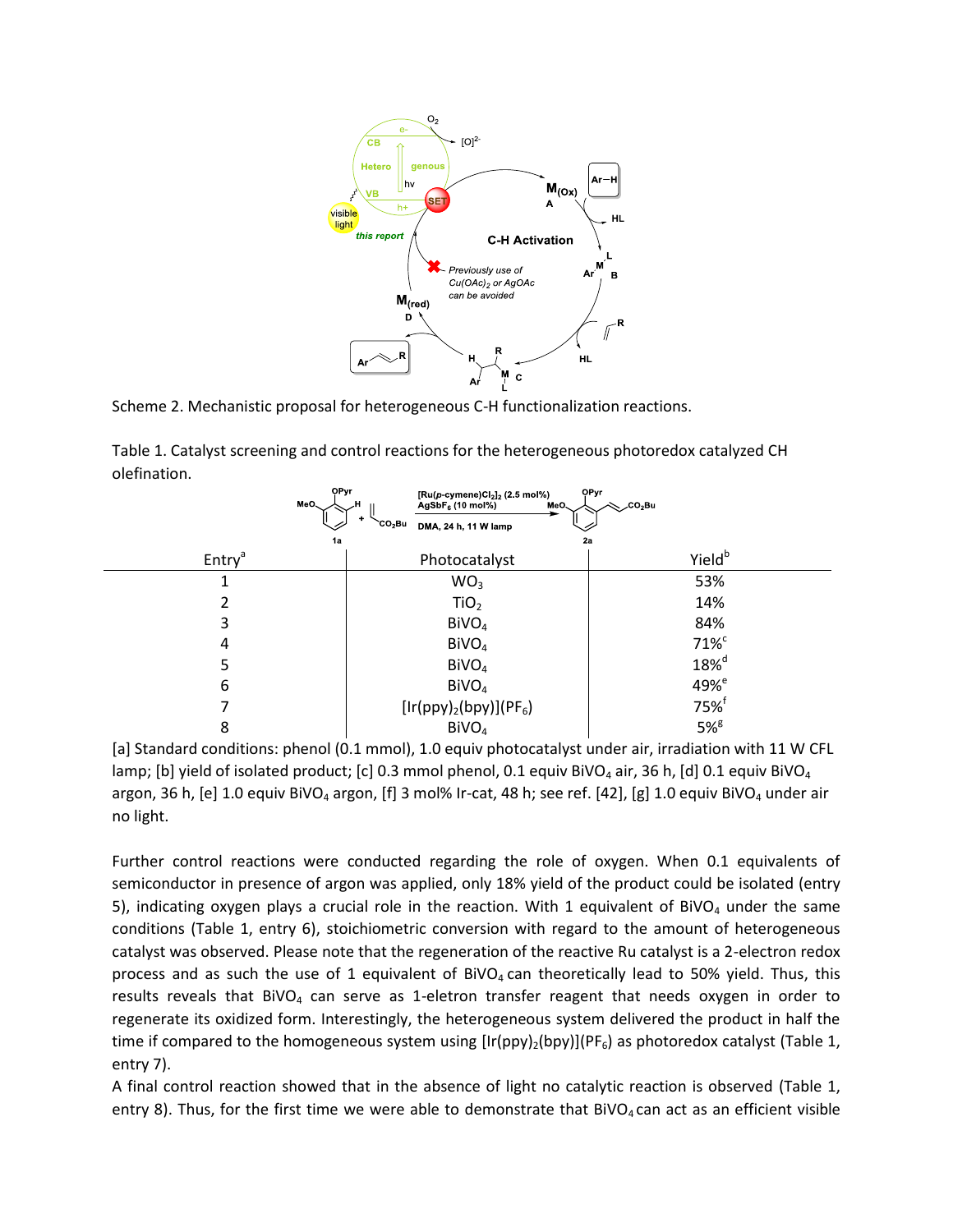light photoredox catalyst that can be coupled to enable a Ru-catalyzed C-H olefination. With the optimized reaction conditions for the *ortho*-olefination in hand, various substrates were tested (Table 2). We were pleased to see different substituted phenols as well as acrylates could be efficiently converted into their olefinated counterparts (**2a-e**) in good to very good yields demonstrating that this dual catalytic process can be valuable alternative to the use of stochiometric oxidants in C-H olefinations.





[a] Reaction conditions: substrate (0.2 mmol), 2 mL DMA, irradiation with 11 W CFL lamp.

In order to extend this combined photoredox and metal catalysis concept to other transition metals we decided to evaluate the compatibility with palladium catalyzed C-H functionalizations. Hence, the intramolecular ring-closing reaction of enamides (**3a**) to pharmaceutically interesting indole [46-51] core structures (4) was targeted. [44, 52] While the use of WO<sub>3</sub> did only provide low yields (Table 3, entry 2) we were pleased to see that also here BiVO<sub>4</sub> (Table 3, entry 1), both in catalytic and stoichiometric fashion furnished the desired indole (**4a**) in high yields of 81%/82%, respectively.

Table 3. Catalyst screening for the heterogeneous photoredox catalyzed indole synthesis.

|                       |                   |                    |    |                    | Pd(OAc) <sub>2</sub> (10 mol%)<br>$K_2CO_3$ (3 equiv.) | CO <sub>2</sub> Me |
|-----------------------|-------------------|--------------------|----|--------------------|--------------------------------------------------------|--------------------|
| $Ent$ ry <sup>a</sup> | Photoca           | Yield <sup>b</sup> | н  | CO <sub>2</sub> Me | DMF, 16 h, 11 W lamp<br>120 °C                         |                    |
|                       | talyst            |                    | 3a |                    |                                                        | 4a                 |
| 1                     | BIVO <sub>4</sub> | $82\%/8$<br>$1\%$  |    |                    |                                                        |                    |
|                       |                   |                    |    |                    |                                                        |                    |
| 2                     | WO <sub>3</sub>   | 15%                |    |                    |                                                        |                    |
| ς                     | TiO,              | 73%                |    |                    |                                                        |                    |

[a] Standard conditions: enamine (0.1 mmol), 1.0 equiv photocatalyst under air, irradiation with 11 W CFL lamp; [b] yield of isolated product; [c] 0.5 mmol enamine, 0.1 equiv BiVO<sub>4</sub> air.

In order to evaluated the applicability of the combined semiconductor and Pd-catalysis procedure we tested different substitution patterns at the enamide substrate (Table 4). We were pleased to see that both electron-withdrawing (**4d**) as well as donating groups (**4b-c**) are well-tolerated delivering the corresponding indole motifs in good to very good yields (Table 4). Also in the indole-9 position, electron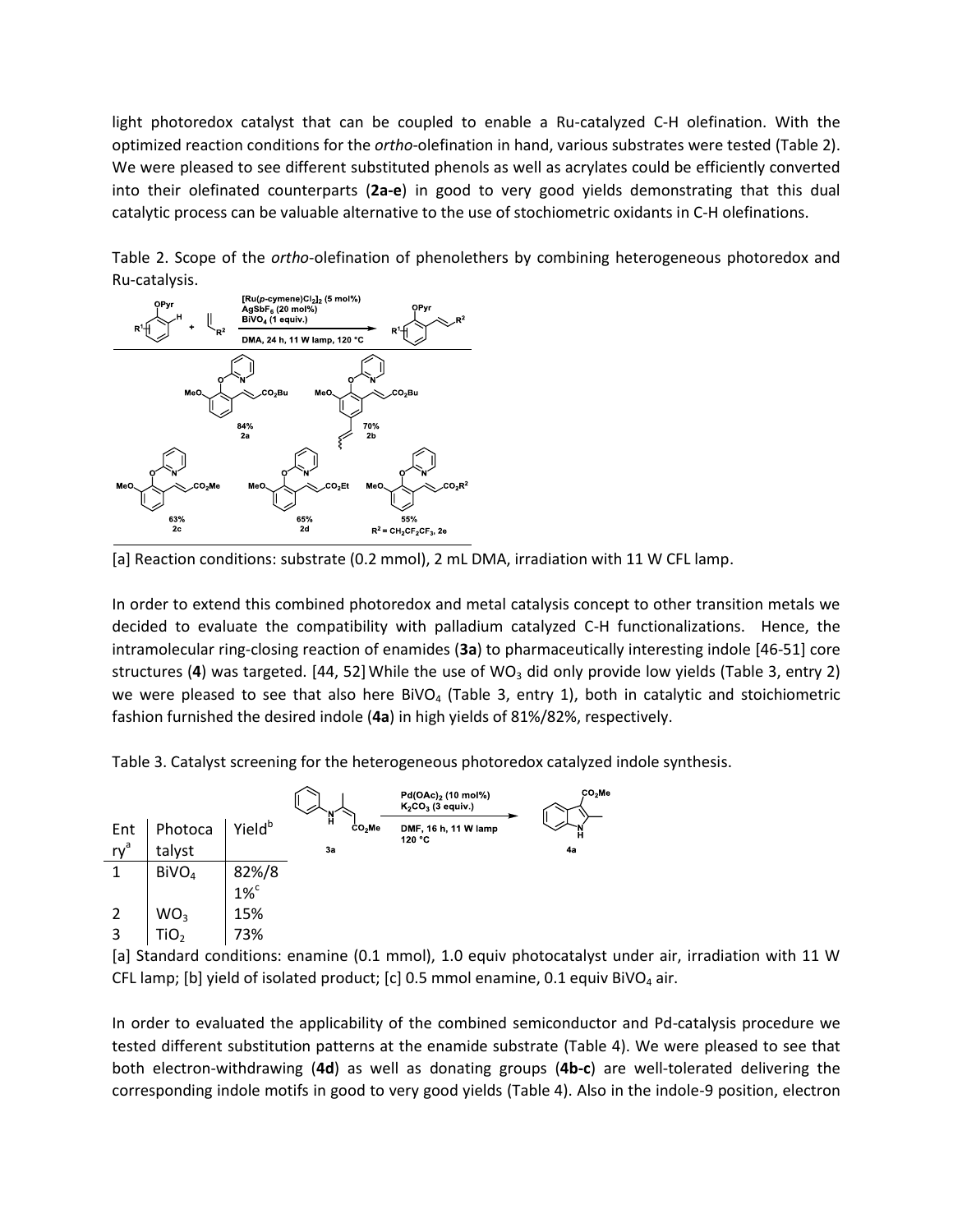donating and withdrawing groups could be successfully applied in the cyclization reaction (**4e-f**). Finally, the ester part was varied yielding a tert-butyl ester in 71% yield (**4g**).

Table 4. Scope of the heterogeneous photoredox catalyzed enamine cyclization in combination with Pdcatalysis.



[a] Reaction conditions: substrate (0.2 mmol), 2 mL DMF, irradiation with 11 W CFL lamp.

Having successfully demonstrated that bismuth vanadate is a compatible visible light photoredox catalyst in Ru and Pd catalyzed CH-functioalizations we wondered if also Rh-catalyzed olefinations would be amenable to the dual catalysis concept. Hence, we examined the rhodium-catalyzed *ortho*olefinations of arylamides (Table 5). [43, 53]

Table 5. Catalyst screening and control reactions for the heterogeneous photoredox catalyzed Weinreb olefination.



[a] Standard conditions: amide (0.1 mmol), 1.0 equiv photocatalyst under air, irradiation with 11 W CFL lamp 24 h; [b] yield of isolated product; [c] 0.5 mmol amide, 0.1 equiv WO<sub>3</sub> air, 36 h.

In contrast to the previous reactions, not bismuth vanadate (Table 5, entry 1, 58% yield), but WO<sub>3</sub> provided the highest yield of the olefination product **6a** with 84% yield for a stoichiometric reaction and 81% yield for a catalytic reaction. The latter reaction was moreover realized at gram-scale in order to guarantee enough photo-absorbing catalyst in the reaction due to the high molecular weight of the semiconductor (Table 5, entry 2). With the optimized reaction conditions, we tested the scope by varying the aryl substituents and amide groups. Similar to the previous cases, generally a good functional group tolerance was observed allowing the efficient synthesis of olefinated Weinreb (**6a-c**) and alkyl amides (**6d-g**) (Table 6).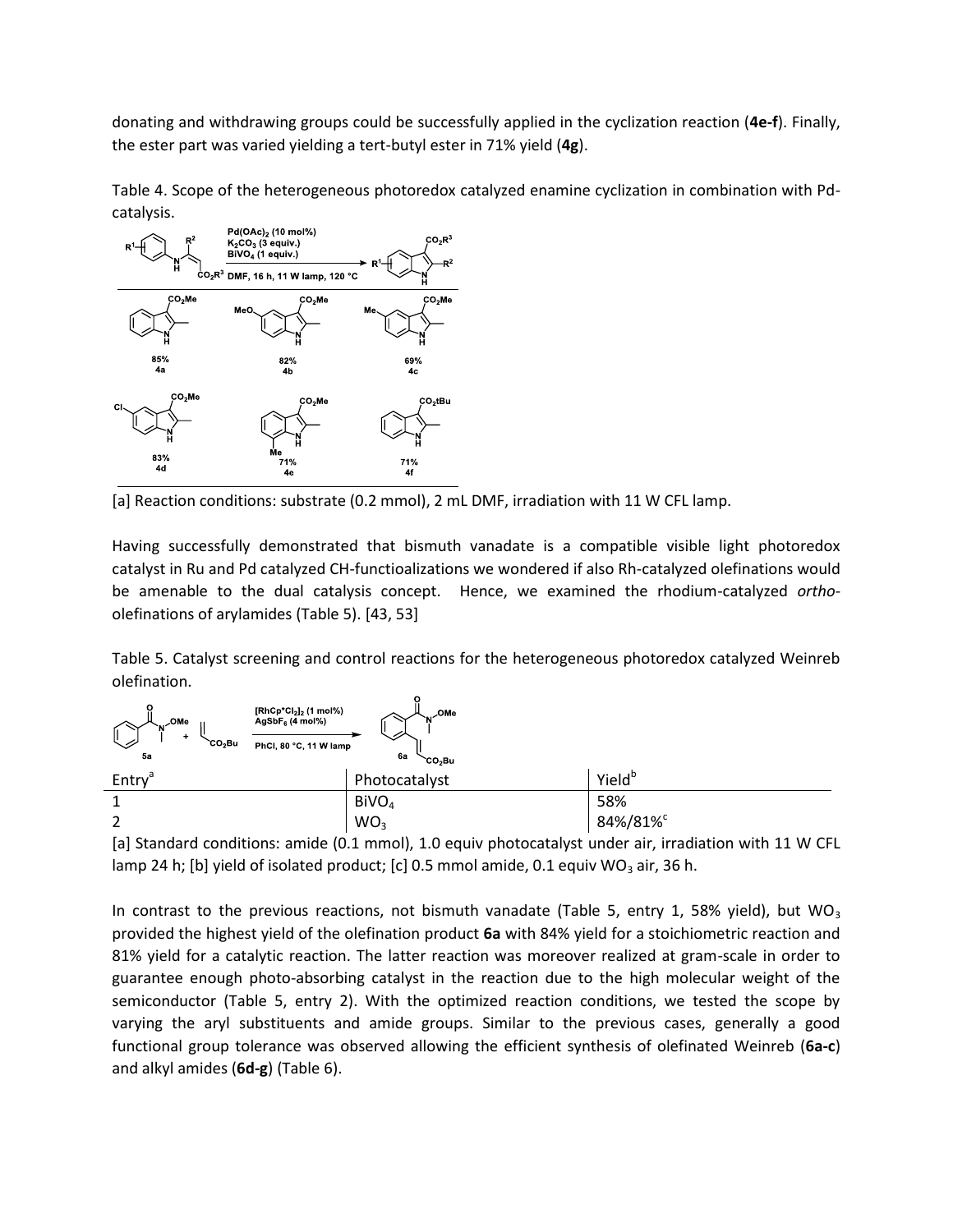Table 6. Scope of the heterogeneous photoredox catalyzed Weinreb and alkylamide olefination using Rh-catalysis.



[a] Reaction conditions: substrate (0.2 mmol), 2 mL PhCl, irradiation with 11 W CFL lamp, 24 h.

# **4. Conclusion**

In summary, we report for the first time the use of heterogeneous semiconductors as visible-light photoredox catalysts for transition metal catalysed C-H olefination reactions. The three most common metals for catalytic C-H functionalizsations, Pd, Rh, and Ru, could be successfully applied in the dual catalytic visible light driven process. Thereby, commonly applied oxidants can be avoided and replaced with heterogenous photocatalysts. Given that the semicondutors, BiVO<sub>4</sub> and WO<sub>3</sub>, are i) cheaper as the often used homogeneous Ir oder Ru-photocatalysts, ii) stable under the different reaction conditions, iii) easily used and separated from the reaction mixture and, iv) compatible with different transition metal catalysts, we anticipate this dual catalysis concept will contribute to the development of further sustainable methodologies and procedures.

# **5. References**

[1] Y. Wang, A.A. Liu, D.G. Ma, S.H. Li, C.C. Lu, T. Li, C.C. Chen, TiO2 Photocatalyzed C-H Bond Transformation for C-C Coupling Reactions, Catalysts, 8 (2018).

[2] F. Parrino, M. Bellardita, E.I. Garcia-Lopez, G. Marci, V. Loddo, L. Palmisano, Heterogeneous Photocatalysis for Selective Formation of High-Value-Added Molecules: Some Chemical and Engineering Aspects, ACS Catal., 8 (2018) 11191-11225.

[3] D. Heggo, S. Ookawara, Multiphase photocatalytic microreactors, Chem. Eng. Sci., 169 (2017) 67-77.

[4] J.C. Colmenares, R. Luque, Heterogeneous photocatalytic nanomaterials: prospects and challenges in selective transformations of biomass-derived compounds, Chem. Soc. Rev., 43 (2014) 765-778.

[5] A.G. Griesbeck, M. Oelgemöller, F. Ghetti, CRC Handbook of Organic Photochemistry and Photobiology, 2012.

[6] M. Nasr, C. Eid, R. Habchi, P. Miele, M. Bechelany, Recent Progress on Titanium Dioxide Nanomaterials for Photocatalytic Applications, ChemSusChem, 11 (2018) 3023-3047.

[7] L.V. Bora, R.K. Mewada, Visible/solar light active photocatalysts for organic effluent treatment: Fundamentals, mechanisms and parametric review, Renewable Sustainable Energy Rev., 76 (2017) 1393- 1421.

[8] A. Fujishima, X.T. Zhang, D.A. Tryk, TiO2 photocatalysis and related surface phenomena, Surf. Sci. Rep., 63 (2008) 515-582.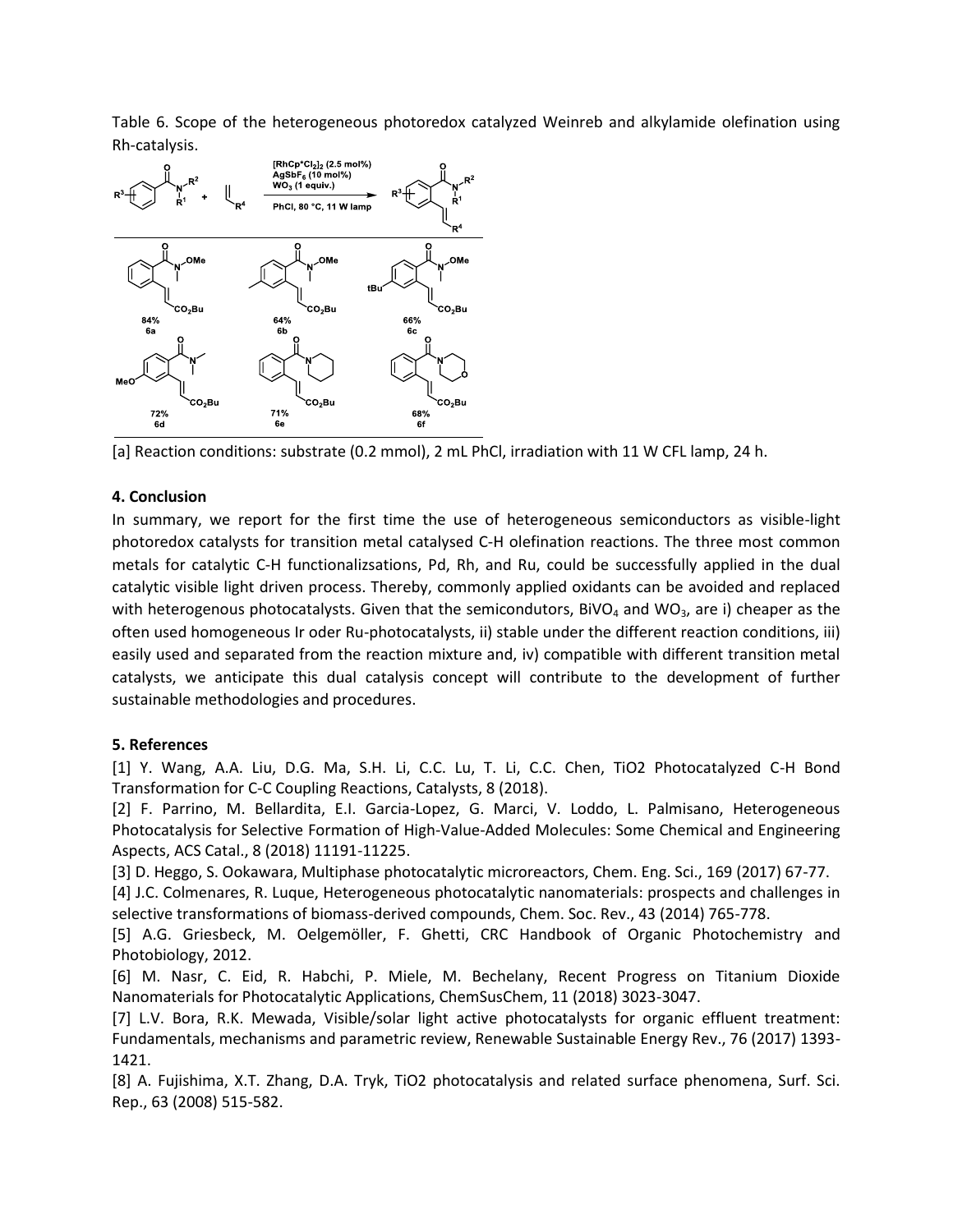[9] K. Hashimoto, H. Irie, A. Fujishima, TiO2 photocatalysis: A historical overview and future prospects, Jpn. J. Appl. Phys., Part 1, 44 (2005) 8269-8285.

[10] M. Grätzel, Dye-sensitized solar cells, J. Photochem. Photobiol., C, 4 (2003) 145-153.

[11] B. Pieber, M. Shalom, M. Antonietti, P.H. Seeberger, K. Gilmore, Continuous Heterogeneous Photocatalysis in Serial Micro-Batch Reactors, Angew. Chem. Int. Ed., 57 (2018) 9976-9979.

[12] N. Hoffmann, Photocatalysis with TiO2 Applied to Organic Synthesis, Austral. J. Chem., 68 (2015).

[13] H. Kisch, Semiconductor photocatalysis--mechanistic and synthetic aspects, Angew. Chem. Int. Ed., 52 (2013) 812-847.

[14] F. Parrino, A. Ramakrishnan, H. Kisch, Sulfoxidation von Alkanen durch Halbleiterphotokatalyse, Angewandte Chemie, 120 (2008) 7215-7217.

[15] H. Kisch, Advances in Photochemistry, Vol. 26: *SEMICONDUCTOR PHOTOCATALYSIS FOR ORGANIC SYNTHESIS*, John Wiley & Sons, Inc., 2001.

[16] H. Keck, W. Schindler, F. Knoch, H. Kisch, Type B Semiconductor Photocatalysis : The Synthesis of Homoallyl Amines by Cadmium Sulfide-Catalyzed Linear Photoaddition of Olefins, (1997) 1638-1645.

[17] J.A. Caputo, L.C. Frenette, N. Zhao, K.L. Sowers, T.D. Krauss, D.J. Weix, General and Efficient C − C Bond Forming Photoredox Catalysis with Semiconductor Quantum Dots, J. Am. Chem. Soc. 139 (2017) 4250-4253.

[18] H. Hao, L. Zhang, W. Wang, S. Zeng, Modification of heterogeneous photocatalysts for selective organic synthesis, Catal. Sci. Technol., 8 (2018) 1229-1250.

[19] V. Likodimos, Photonic crystal-assisted visible light activated TiO 2 photocatalysis, Appl. Catal., B, 230 (2018) 269-303.

[20] D. Mitoraj, H. Kisch, The nature of nitrogen-modified titanium dioxide photocatalysts active in visible light, Angew. Chem. Int. Ed., 47 (2008) 9975-9978.

[21] M. Gartner, V. Dremov, P. Muller, H. Kisch, Bandgap widening of titania through semiconductor support interactions, Chemphyschem, 6 (2005) 714-718.

[22] A. Pfitzner, K. Zeitler, B. Koenig, Visible-Light-Promoted Stereoselective Alkylation by Combining Heterogeneous Photocatalysis with Organocatalysis, Angew. Chem. Int. Ed., 51 (2012) 4062-4066.

[23] D.C. Fabry, Y.A. Ho, R. Zapf, W. Tremel, M. Panthöfer, M. Rueping, T.H. Rehm, Blue light mediated C–H arylation of heteroarenes using TiO2 as an immobilized photocatalyst in a continuous-flow microreactor, Green Chem., 19 (2017) 1911-1918.

[24] J. Zoller, D.C. Fabry, M. Rueping, Unexpected Dual Role of Titanium Dioxide in the Visible Light Heterogeneous Catalyzed C-H Arylation of Heteroarenes, ACS Catal., 5 (2015) 3900-3904.

[25] C. Vila, M. Rueping, Visible-light mediated heterogeneous C–H functionalization: oxidative multicomponent reactions using a recyclable titanium dioxide (TiO2) catalyst, Green Chem., 15 (2013) 2056.

[26] H. Yi, G. Zhang, H. Wang, Z. Huang, J. Wang, A.K. Singh, A. Lei, Recent Advances in Radical C-H Activation/Radical Cross-Coupling, Chem. Rev., 117 (2017) 9016-9085.

[27] J. He, M. Wasa, K.S.L. Chan, Q. Shao, J.Q. Yu, Palladium-Catalyzed Transformations of Alkyl C-H Bonds, Chem. Rev., 117 (2017) 8754-8786.

[28] B. Ye, N. Cramer, Chiral Cyclopentadienyls: Enabling Ligands for Asymmetric Rh(III)-Catalyzed C-H Functionalizations, Acc. Chem. Res., 48 (2015) 1308-1318.

[29] L. Ackermann, Carboxylate-assisted ruthenium-catalyzed alkyne annulations by C-H/Het-H bond functionalizations, Acc. Chem. Res., 47 (2014) 281-295.

[30] J. Wencel-Delord, F. Glorius, C-H bond activation enables the rapid construction and late-stage diversification of functional molecules, Nat Chem, 5 (2013) 369-375.

[31] W.R. Gutekunst, P.S. Baran, C-- -H functionalisation in organic synthesis themed issue, 40 (2011).

[32] L. Ackermann, Carboxylate-assisted transition-metal-catalyzed C-H bond functionalizations: mechanism and scope, Chem. Rev., 111 (2011) 1315-1345.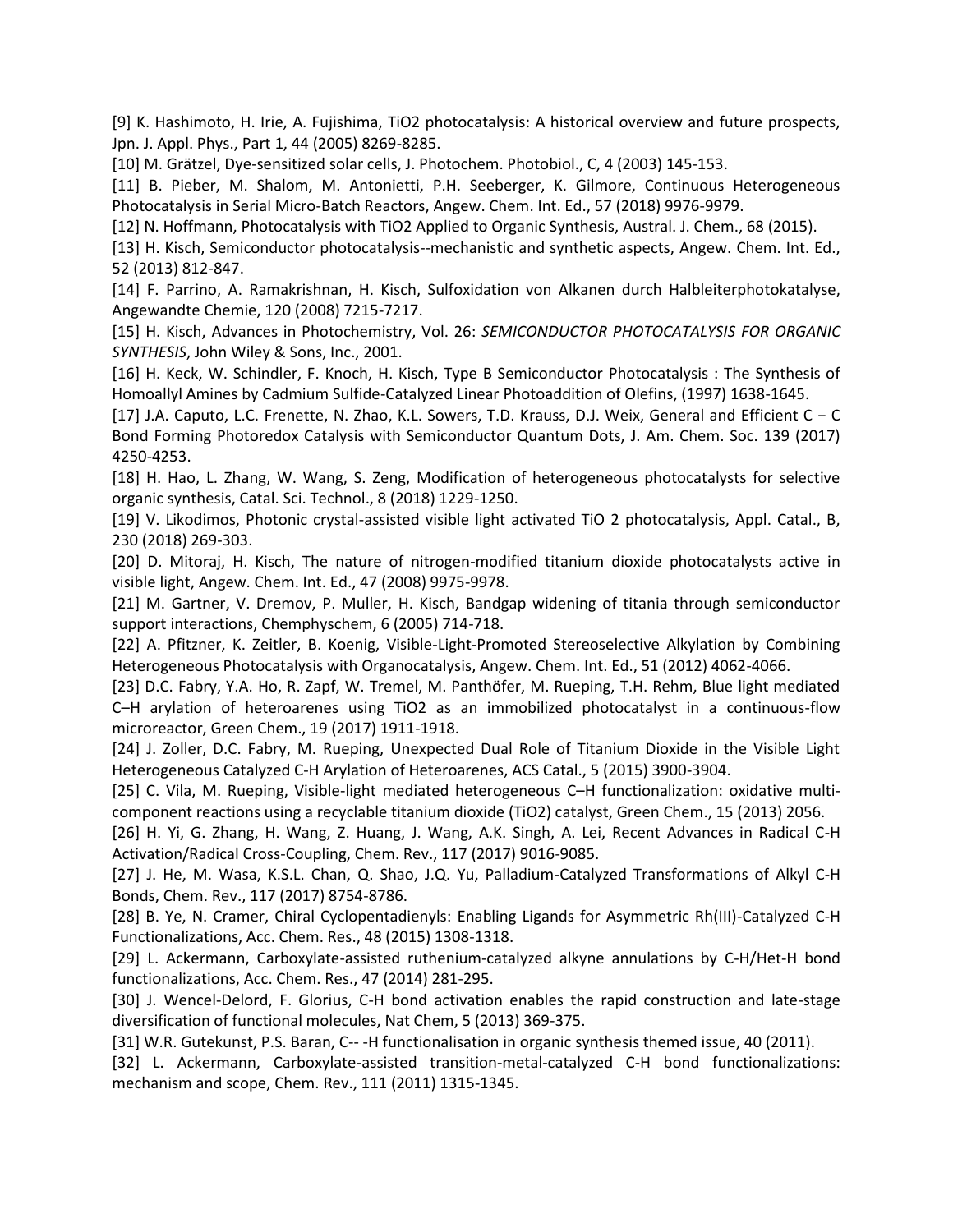[33] S.S. Dunkle, R.J. Helmich, K.S. Suslick, BiVO 4 as a Visible-Light Photocatalyst Prepared by Ultrasonic Spray Pyrolysis, (2009) 11980-11983.

[34] P.P. González-Borrero, F. Sato, A.N. Medina, M.L. Baesso, A.C. Bento, G. Baldissera, C. Persson, G.A. Niklasson, C.G. Granqvist, A. Ferreira da Silva, Optical band-gap determination of nanostructured WO3 film, Appl. Phys. Lett., 96 (2010) 061909.

[35] X. Ding, X. Yang, Z. Xiong, H. Chen, L. Zhang, Environment Pollutants Removal with Bi-Based Photocatalysts, PROGRESS IN CHEMISTRY, 29 (2017) 1115-1126.

[36] A. Malathi, J. Madhavan, M. Ashokkumar, P. Arunachalam, A review on BiVO4 photocatalyst: Activity enhancement methods for solar photocatalytic applications, Appl. Catal., A, 555 (2018) 47-74.

[37] Z.-F. Huang, J. Song, L. Pan, X. Zhang, L. Wang, J.-J. Zou, Tungsten Oxides for Photocatalysis , Electrochemistry , and Phototherapy, (2015) 5309-5327.

[38] C. Michelin, N. Hoffmann, Photosensitization and Photocatalysis—Perspectives in Organic Synthesis, ACS Catal., 8 (2018) 12046-12055.

[39] C. K. Prier, D. A. Rankic, D. W. C. MacMillan, Visible Light Photoredox Catalysis with Transition Metal Complexes: Applications in Organic Synthesis, Chem. Rev. 113 (2013), 5322-5363.

[40] C. Michelin, N. Hoffmann, Photocatalysis applied to organic synthesis – A green chemistry approach, Curr. Opin. Green Sustainable Chem., 10 (2018) 40-45.

[41] S. Protti, M. Fagnoni, A. Albini, Photochemical Synthesis, in: W. Zhang, B.W. Cue (Eds.) Green Techniques for Organic Synthesis and Medicinal Chemistry, John Wiley & Sons, 2018.

[42] D.C. Fabry, M.A. Ronge, J. Zoller, M. Rueping, C-H functionalization of phenols using combined ruthenium and photoredox catalysis: in situ generation of the oxidant, Angew. Chem. Int. Ed., 54 (2015) 2801-2805.

[43] D.C. Fabry, J. Zoller, S. Raja, M. Rueping, Combining rhodium and photoredox catalysis for C-H functionalizations of arenes: oxidative Heck reactions with visible light, Angew. Chem. Int. Ed., 53 (2014) 10228-10231.

[44] J. Zoller, D.C. Fabry, M.A. Ronge, M. Rueping, Synthesis of indoles using visible light: photoredox catalysis for palladium-catalyzed C-H activation, Angew. Chem. Int. Ed., 53 (2014) 13264-13268.

[45] W. Ma, L. Ackermann, Ruthenium(II)-Catalyzed C-H Alkenylations of Phenols with Removable Directing Groups, Chem. Eur. J., 19 (2013) 13925-13928.

[46] C.H. Wang, Y.H. Li, S.D. Yang, Autoxidation Photoredox Catalysis for the Synthesis of 2- Phosphinoylindoles, Org Lett, 20 (2018) 2382-2385.

[47] M. Teders, L. Pitzer, S. Buss, F. Glorius, Regioselective Synthesis of 2-Substituted indoles from Benzotriazoles and Alkynes by Photoinitiated Denitrogenation, ACS Catal., 7 (2017) 4053-4056.

[48] Y.Y. Liu, X.Y. Yu, J.R. Chen, M.M. Qiao, X. Qi, D.Q. Shi, W.J. Xiao, Visible-Light-Driven Aza-orthoquinone Methide Generation for the Synthesis of Indoles in a Multicomponent Reaction, Angew. Chem. Int. Ed., 56 (2017) 9527-9531.

[49] W.Q. Liu, T. Lei, Z.Q. Song, X.L. Yang, C.J. Wu, X. Jiang, B. Chen, C.H. Tung, L.Z. Wu, Visible Light Promoted Synthesis of Indoles by Single Photosensitizer under Aerobic Conditions, Org Lett, 19 (2017) 3251-3254.

[50] L. Gu, C. Jin, W. Wang, Y. He, G. Yang, G. Li, Transition-metal-free, visible-light induced cyclization of arylsulfonyl chlorides with o-azidoarylalkynes: a regiospecific route to unsymmetrical 2,3-disubstituted indoles, Chem. Commun., 53 (2017) 4203-4206.

[51] C.J. Wu, Q.Y. Meng, T. Lei, J.J. Zhong, W.Q. Liu, L.M. Zhao, Z.J. Li, B. Chen, C.H. Tung, L.Z. Wu, An Oxidant-Free Strategy for Indole Synthesis via Intramolecular C-C Bond Construction under Visible Light Irradiation: Cross-Coupling Hydrogen Evolution Reaction, ACS Catal., 6 (2016) 4635-4639.

[52] S. Würtz, S. Rakshit, J.J. Neumann, T. Dröge, F. Glorius, Palladium-Catalyzed Oxidative Cyclization of N-Aryl Enamines: From Anilines to Indoles, Angew. Chem. Int. Ed., 47 (2008) 7230-7233.